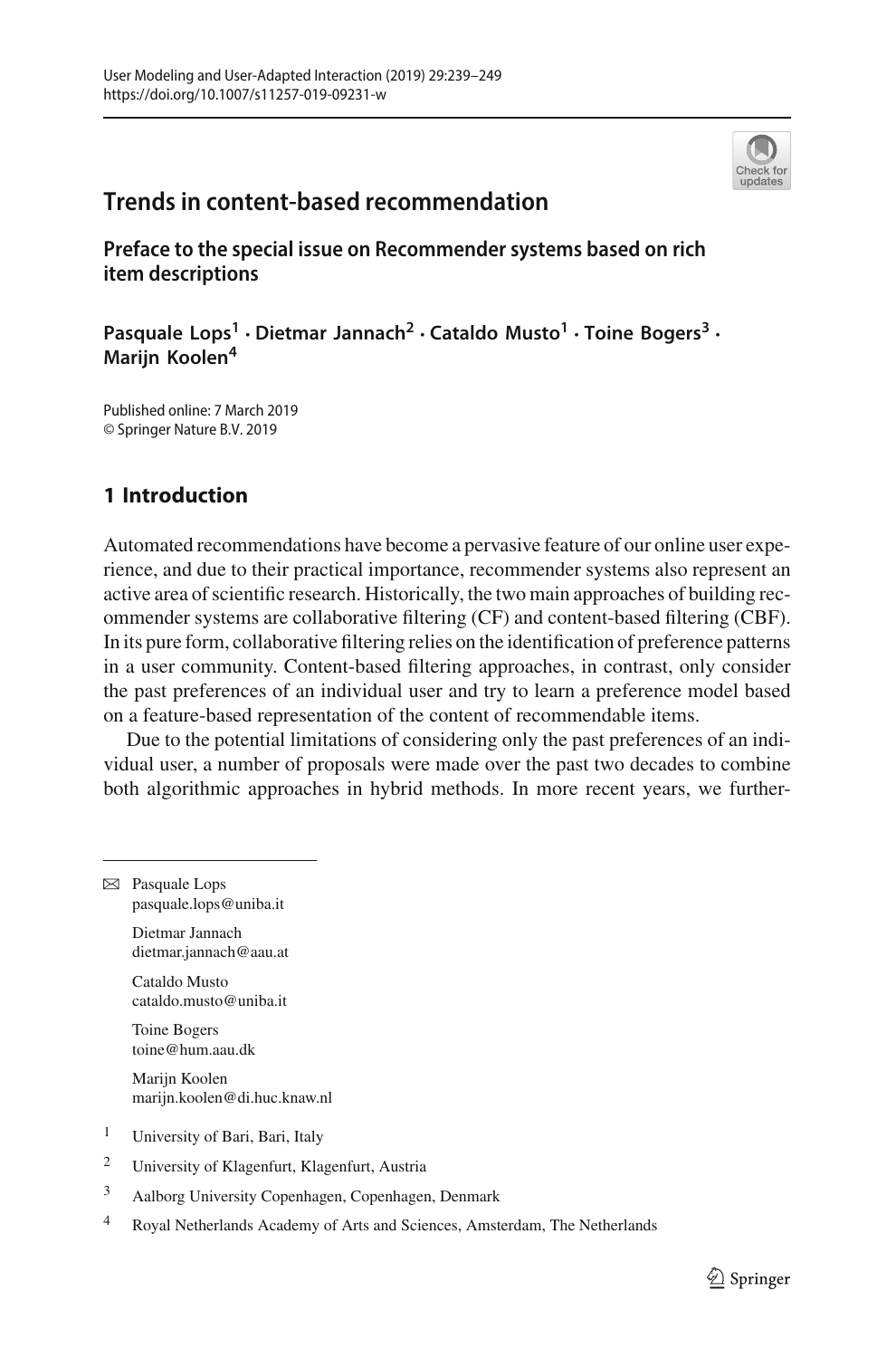more observe various attempts to incorporate additional side information and external knowledge sources into the recommendation process. In the case of content-based methods, this side information predominantly contains additional knowledge about the recommendable items, e.g., in terms of their features, metadata, category assignments, relations to other items, user-provided tags and comments, or related textual or multimedia content.

While pure collaborative filtering methods dominate the research landscape (Jannach et al[.](#page-8-0) [2012\)](#page-8-0), considering information about the "content" (i.e., the features of the items) is highly important in many of today's practical applications of recommenders, and will be increasingly relevant in the future for a number of reasons:

- First, a number of research works show that content-based and hybrid approaches, despite being sometimes less accurate in offline experiments, are in some application domains more effective in *real-world applications* than their pure CF-based counterparts (Jannach and Hegelic[h](#page-8-1) [2009](#page-8-1); Kirshenbaum et al[.](#page-8-2) [2012](#page-8-2); Liu et al[.](#page-8-3) [2010\)](#page-8-3).
- Second, certain aspects of a recommendation system can only be implemented in an effective way when one considers knowledge about the features of the items. These aspects for example include the diversification of the resulting recommendation lists, the generation of explanations, or the creation of understandable user models.
- Third, we continue to see new knowledge sources that provide information about the items and which can be used in the recommendation process. These sources include both structured ones like DBPedia, semi-structured ones like Wikipedia, and unstructured ones. This latter class includes all sorts of usergenerated content like reviews and tags, ultimately leading to a much richer item representations than those that were available in the past.

This special issue contains a selection of recent work on building recommender systems using rich item descriptions. We outline these papers in Sect. [3.](#page-6-0) Before that, in Sect. [2,](#page-1-0) we briefly reflect on the history of the field, discuss recent trends, and sketch potential future developments.

## <span id="page-1-0"></span>**2 History, trends, and future of content-based recommenders**

#### **2.1 Historical developments**

Some of the underlying ideas of content-based filtering go back to the 1960s and to early ideas of what was called "Selective Dissemination of Information" (Hensle[y](#page-8-4) [1963\)](#page-8-4). Here, the goal was to distribute information based on matching newly arriving information items with the assumed interests of the recipients that are stored in *user profiles*. Another root of CB-filtering systems lies in the field of Information Retrieval (IR). Content-based approaches for example often rely on document encodings that were developed in this field (Salton and McGil[l](#page-9-0) [1986\)](#page-9-0). In the Web era, content-based techniques were later successfully applied in different domains, e.g., to make personalized recommendations of interesting web pages (Pazzani et al[.](#page-9-1) [1996](#page-9-1)).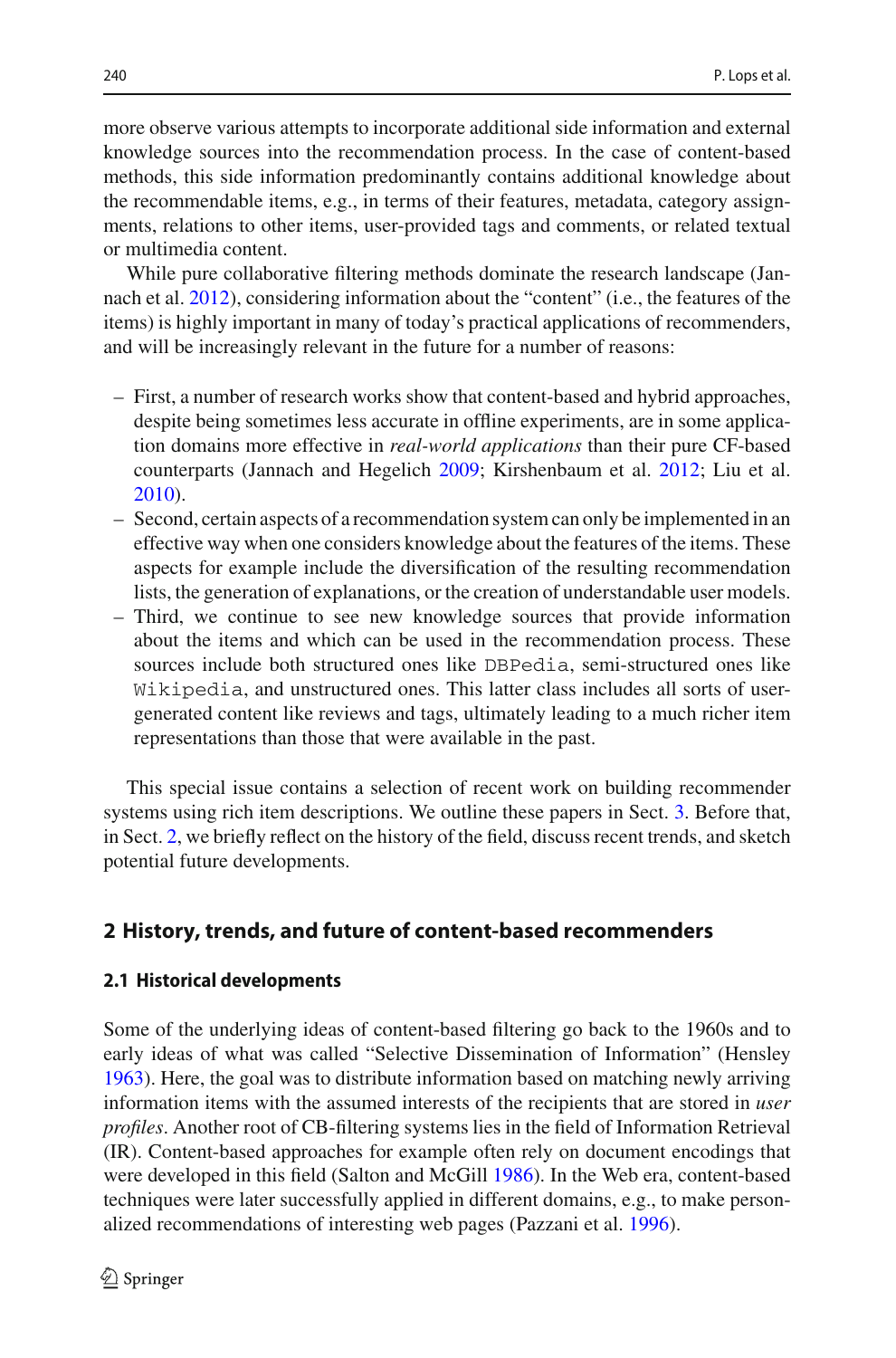

<span id="page-2-0"></span>**Fig. 1** Recent trends in content-based filtering recommender systems

Soon, however, it turned out that pure content-based filtering approaches can have several limitations in many application scenarios, in particular when compared to collaborative filtering systems. One main problem is that CBF systems mostly do not consider the *quality* of the items in the recommendation process. For example, a content-based recommendation in the movie domain might result in an obscure, lowquality movie similar to those the user liked in the past. CF methods usually take such information into account, either by considering explicit item ratings or by indirectly factoring in item popularity in implicit feedback scenarios.

With a decades-long focus of academic research on finding the best model in terms of prediction accuracy, *pure* CBF methods almost seemed obsolete and they were instead mostly used to boost the performance of collaborative filtering approaches, e.g., in cold-start situations (Melville et al[.](#page-8-5) [2002](#page-8-5)). However, along with the availability of new knowledge sources—including both structured and unstructured ones, such as user-generated content—comes a steady stream of new proposals for hybrid systems that leverage such information to make better predictions. Furthermore, in some new application scenarios, it is actually important that the recommended items are actually content-wise similar to a reference item, e.g., for similar item recommendation (Yao and Harpe[r](#page-9-2) [2018\)](#page-9-2). Also, in an automated music radio station, content features can be used to ensure that the radio does not drift away too much from the seed tracks. Finally, content information also enables the generation of better *explanations* (Gedikli et al[.](#page-8-6) [2014\)](#page-8-6), which is becoming increasingly important in the context of fair and transparent recommender systems.

#### **2.2 Recent trends**

In the last decade, we could therefore observe a number of works that either use *new types of side information* (e.g., metadata or user-generated content) for recommendation or propose new *algorithmic approaches* to process the available information. Figure [1](#page-2-0) shows an overview of these new trends.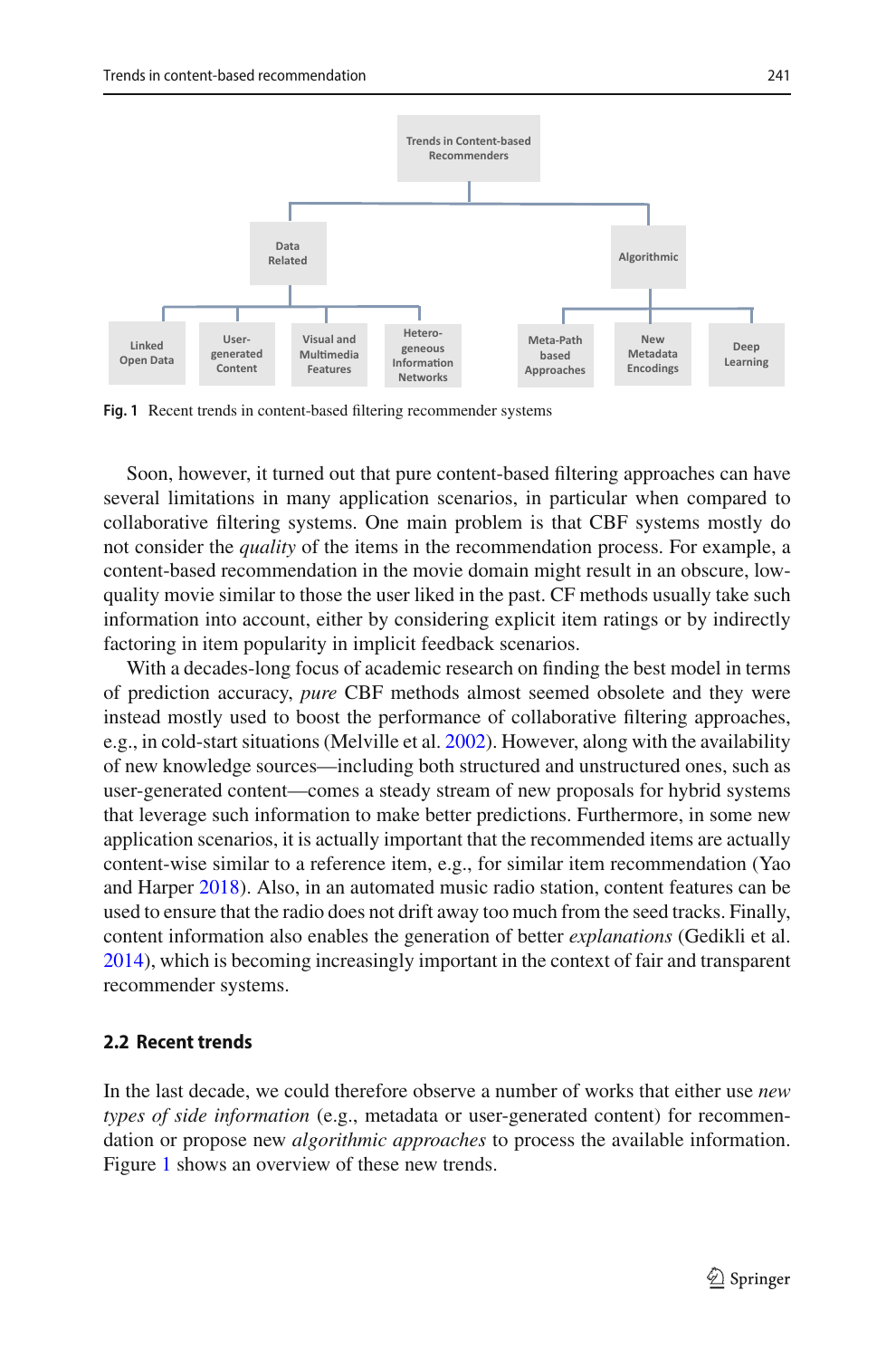### **2.2.1 Data-related trends**

**Linked open data** Traditionally, content-based recommender systems used metadata descriptions of items, or full-text indexing of textual items (Belkin and Crof[t](#page-7-0) [1992](#page-7-0)). Today, the introduction of Linked Open Data (LOD) offers new ways to extend item descriptions with external knowledge sources (Di Noia et al[.](#page-8-7) [2012;](#page-8-7) Musto et al[.](#page-9-3) [2017b](#page-9-3)). Early work by Passan[t](#page-9-4) [\(2010](#page-9-4)), for example, used DBpedia as an external knowledge source for music recommendation. Since then, Linked Open Data was used to enrich item descriptions for many application domains, including movie and book recommendation (Musto et al[.](#page-9-5) [2017a](#page-9-5)), and music and sound recommendation (Oramas et al[.](#page-9-6) [2017\)](#page-9-6). One advantage of the explicit semantics of Linked Data is that they can also be used to optimize specific measures like diversity (Musto et al[.](#page-9-5) [2017a](#page-9-5)). Furthermore, Linked Data can serve as a basis to generate explanations and to thereby increase recommendation transparency (Musto et al[.](#page-9-7) [2019](#page-9-7)). Overall, data from the LOD cloud were successfully applied for recommendations in several domains, and various opportunities exist to connect LOD information with other types of side information, as shown in Oramas et al[.](#page-9-6) [\(2017\)](#page-9-6) for music recommendation.

**User-generated content (UGC)** With the emergence of the participatory web (Web 2.0), various types of UGC became available, such as product reviews, user tags and forum discussions. Most of the early works that tried to leverage this information in the recommendation context focused on user-provided *tags*, which were used in a variety of ways, e.g., to enhance user and item profiles, or to explain recommendations to users (Jäschke et al[.](#page-9-8)  $2007$ ; Vig et al.  $2009$ ).<sup>[1](#page-3-0)</sup> In another stream of works, researchers focused on *user reviews* and tried to extract various types of information from them, including semantics or user opinions and sentiments, that can be used in the recommendation process. Like for the tag-based approaches, recommendation methods based on UGC not only leverage this side information to improve recommendation quality, but also as a means to explain the recommendations to users. An in-depth review of such approaches can be found in Chen et al[.](#page-7-1) [\(2015\)](#page-7-1).

**Visual and multimedia features** As CBF-methods were traditionally text-based, nontextual objects were commonly represented by metadata descriptions. Advances in image and video analysis however made it possible to represent multimedia object by features that were extracted from the objects themselves. Many of these features are in fact difficult to represent in text, e.g., textures or stylistic aspects. McAuley et al[.](#page-8-9) [\(2015\)](#page-8-9), for example, trained a Convolutional Neural Network on product images to learn how different visual feature dimensions relate to each other across different types of products. The resulting "style space" can then be used to recommend, e.g., trousers that go with a particular pair of shoes. Another example in that context is the work by Elahi et al[.](#page-8-10) [\(2017\)](#page-8-10), who extract low-level features such as colors, textures, motion and lighting from movies to build a hybrid recommendation system. In a related study Deldjoo et al[.](#page-7-2) [\(2018\)](#page-7-2), the authors found that these stylistic properties can lead to better recommendations than semantic (object) information that is extracted from the movies through a pre-trained neural network. For the future, we expect that visual

<span id="page-3-0"></span><sup>&</sup>lt;[s](#page-7-3)up>1</sup> See Bogers [\(2018](#page-7-3)) for an overview of tag-based recommendation approaches.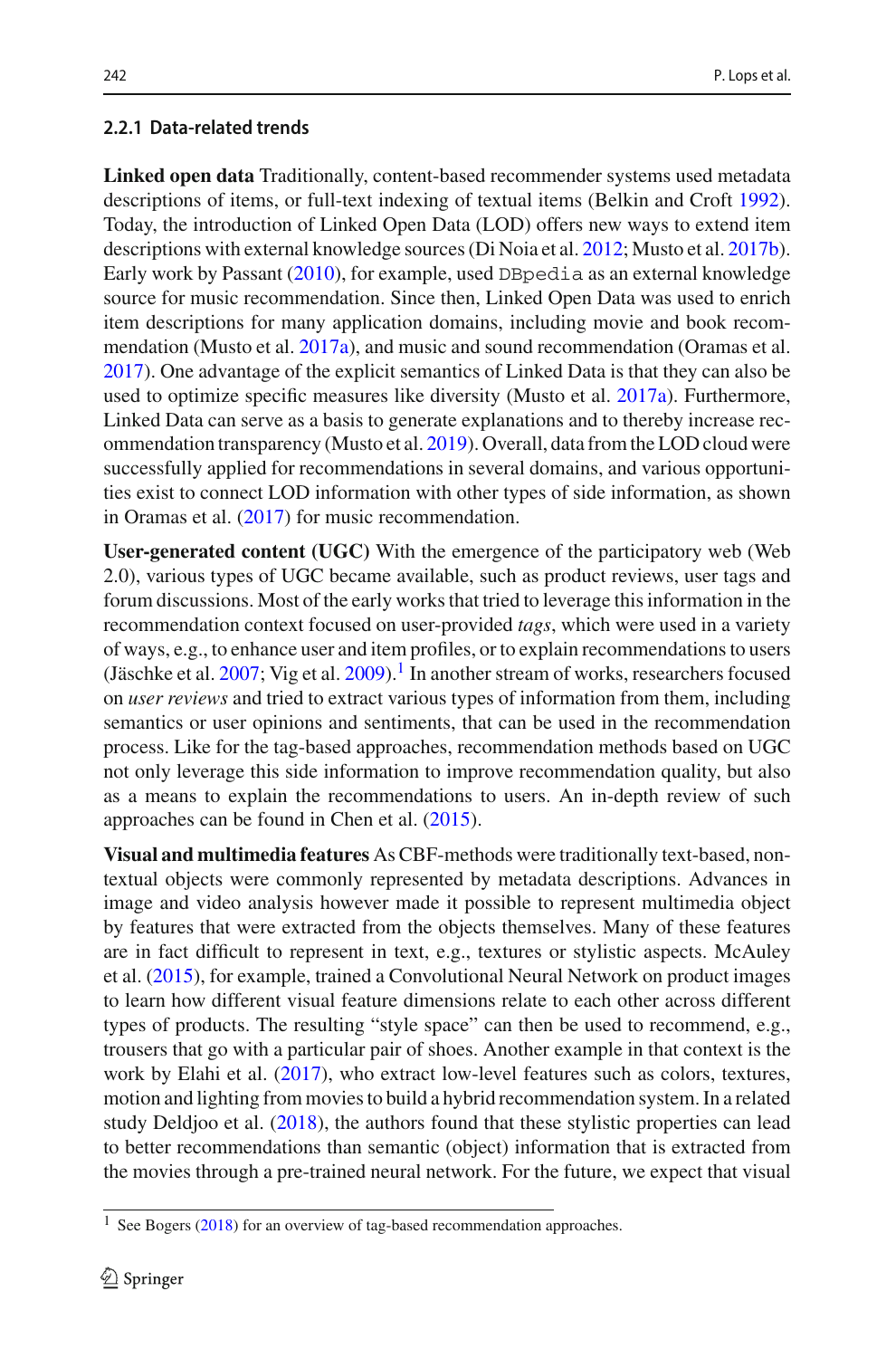and multimedia features will be used for recommendation in many other domains and scenarios where such data is available, such as advertisement, e-commerce and games.

**Heterogeneous information networks** Finally, a number of recent works aim to connect various types of side information in parallel. In such approaches, the available data is represented as a Heterogeneous Information Network (HIN), where the semantic relationships between objects are represented through different types of relations between the network nodes. Early work on using social networks for recommendation focused on modelling trust (Golbec[k](#page-8-11) [2006](#page-8-11)) between connected users. An example of a more recent work is that by Kleinerman et al[.](#page-8-12) [\(2018\)](#page-8-12) who leveraged such a network to generate explanations in the context of reciprocal recommendation scenarios like online dating. Generally, with the increasing number of knowledge sources that become available, HIN-based approaches will continue to gain importance, e.g., to create multi-dimensional user profiles (Jannach et al[.](#page-8-13) [2017\)](#page-8-13).

#### **2.2.2 Algorithm-related trends**

**Meta-path based approaches** From an algorithmic perspective, the availability of typed links between different types of objects in HINs inspired the development of *meta-path based* algorithms, where a meta-path connects two objects through a sequence of labeled relations between object types (Sun et al[.](#page-9-9) [2011](#page-9-9)). Shi et al[.](#page-9-10) [\(2015\)](#page-9-10) for example demonstrated that meta-path-based algorithms are useful for HINs in many recommendation domains, e.g. for movie recommendation with types such as users, movies, actors, and directors or between customers, products, businesses and locations. In another approach, Yu et al[.](#page-9-11) [\(2014\)](#page-9-11) exploited meta-path-based latent features to represent the connectivity between users and items along different types of paths. From the implicit feedback on items, a user-specific weighting of the heterogeneous relationships between the items and other entities is learned to offer personalized recommendations. As HINs become richer and more ubiquitous, we expect that metapath based approaches will receive more attention in the future.

**New metadata encodings** While TF-IDF or latent space representations are still common to encode textual item descriptions in CBF approaches, *embeddings* emerged in recent years as a promising new encoding method that can be used to identify latent connections between the terms in a document. Meta-Prod2Vec (Vasile et al[.](#page-9-12) [2016\)](#page-9-12), for instance, is an approach that computes low-dimensional embeddings of item metadata for sequence-based item recommendation in a hybrid model that uses music playlists and listening data as interactions for CF. Kul[a](#page-8-14) [\(2015](#page-8-14)), on the other hand, combined user and item metadata to train embeddings for generating recommendations in the fashion domain. In their application scenarios, the embeddings were specifically used to enable transfer learning to improve content-based recommendations for cold-start items and users. Given the flexibility of embeddings, we expect to see more complex models that combine metadata and textual and non-textual content features.

**Deep learning** Deep Learning (DL) approaches offer a flexible framework to discover existing structures in item and user data, including external knowledge resources (Musto et al[.](#page-9-13) [2018\)](#page-9-13) and non-textual features (Deldjoo et al[.](#page-7-2) [2018](#page-7-2)), to learn better feature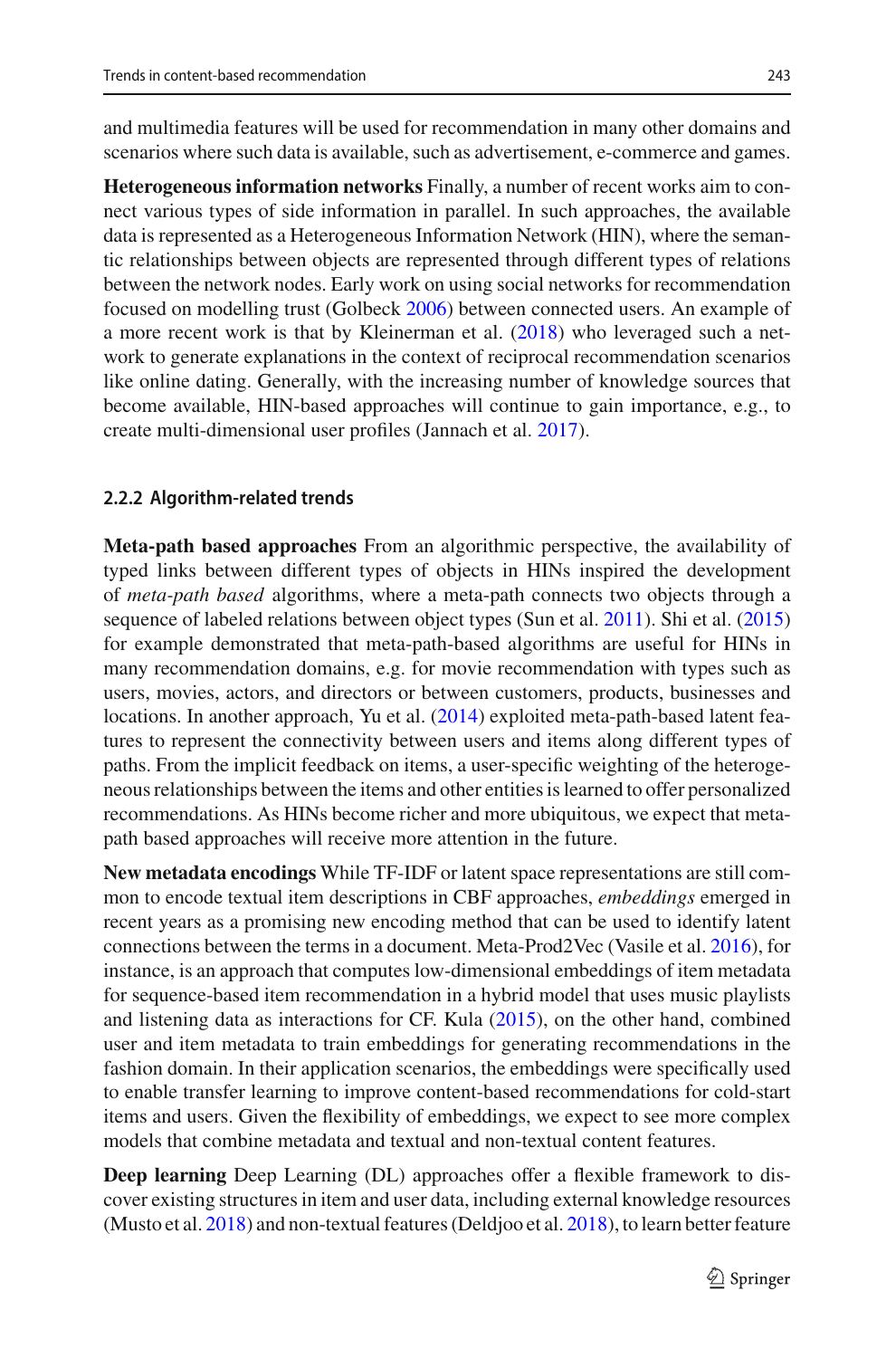representations. Another advantage of deep neural networks is their ability to model temporal and sequential aspects, which makes them suitable for session-based and sequence-aware recommendation tasks in domains such as e-commerce (Hidasi et al[.](#page-8-15) [2016\)](#page-8-15) and news (Song et al[.](#page-9-14) [2016](#page-9-14)). In addition, they can be trained to generate rich explanations from user reviews (Lu et al[.](#page-9-15) [2018\)](#page-8-16). Zhang et al. [\(2017](#page-9-15)) recently demonstrated the potential of joint representation learning based on the increasing number of heterogeneous sources of textual and multimedia content features, external knowledge resources as well as user context and interaction data. Another recent research direction is to improve the interpretability of DL models for transparent and explainable recommendations (Seo et al[.](#page-9-16) [2017b\)](#page-9-16).

#### **2.3 Future directions**

We foresee a number of research directions for exploring the role of content, metadata and side information in recommender systems.

**Transparent recommendations** In recent years and with the use of increasingly complex machine learning models, we can observe a rising interest in the topic of *Explainable AI*. This is in particular the case in scenarios of complex human decisionmaking, where accountability and explainability are important properties, such as health. Explanations have been explored for several years in the context of recommender systems (Nunes and Jannac[h](#page-9-17) [2017](#page-9-17); Tintarev and Masthof[f](#page-9-18) [2008](#page-9-18)), and different types of side information have been used in existing explanation approaches. While existing approaches often use side information to highlight features of the recommended items (Gedikli et al[.](#page-8-6) [2014](#page-8-6); Vig et al[.](#page-9-8) [2009](#page-9-8)), one area of future work could be to use side information to *explain the internal mechanisms* that guide otherwise black-box-like algorithms. This could, for instance, be done by "labeling" internal components of the derived models (e.g., a specific layer of a neural network or a latent factor of a factorized matrix), or by using descriptive features to explain the overall behavior of a recommendation algorithm. In this context, one open research question relates to the choice and possible combination of the features that are used in the explanation process, such as descriptive features (e.g., item properties and curated metadata), user-generated content (e.g., textual reviews and tags), collaborative information, and other sources.

**New algorithms and tasks** Content-based recommendation has, because of its reliance on complex textual content, traditionally been inspired by the developments in the fields of computational linguistics and natural language processing (NLP). For example, (word) embeddings are beginning to see widespread application in recommendation after its successful application in many NLP tasks. We expect this transfer of methods and techniques to continue in the future. For instance, contextual embeddings have recently been shown to outperform the state-of-the-art on certain NLP tasks (Seo et al[.](#page-9-19) [2017a\)](#page-9-19), and they could show promise for content-based recommendation algorithms as well. Besides such algorithmic improvements, another fruitful research direction would be to investigate the role of content information in alternative types of *recommendation tasks* (Jannach and Adomaviciu[s](#page-8-17) [2016\)](#page-8-17) besides standard item rank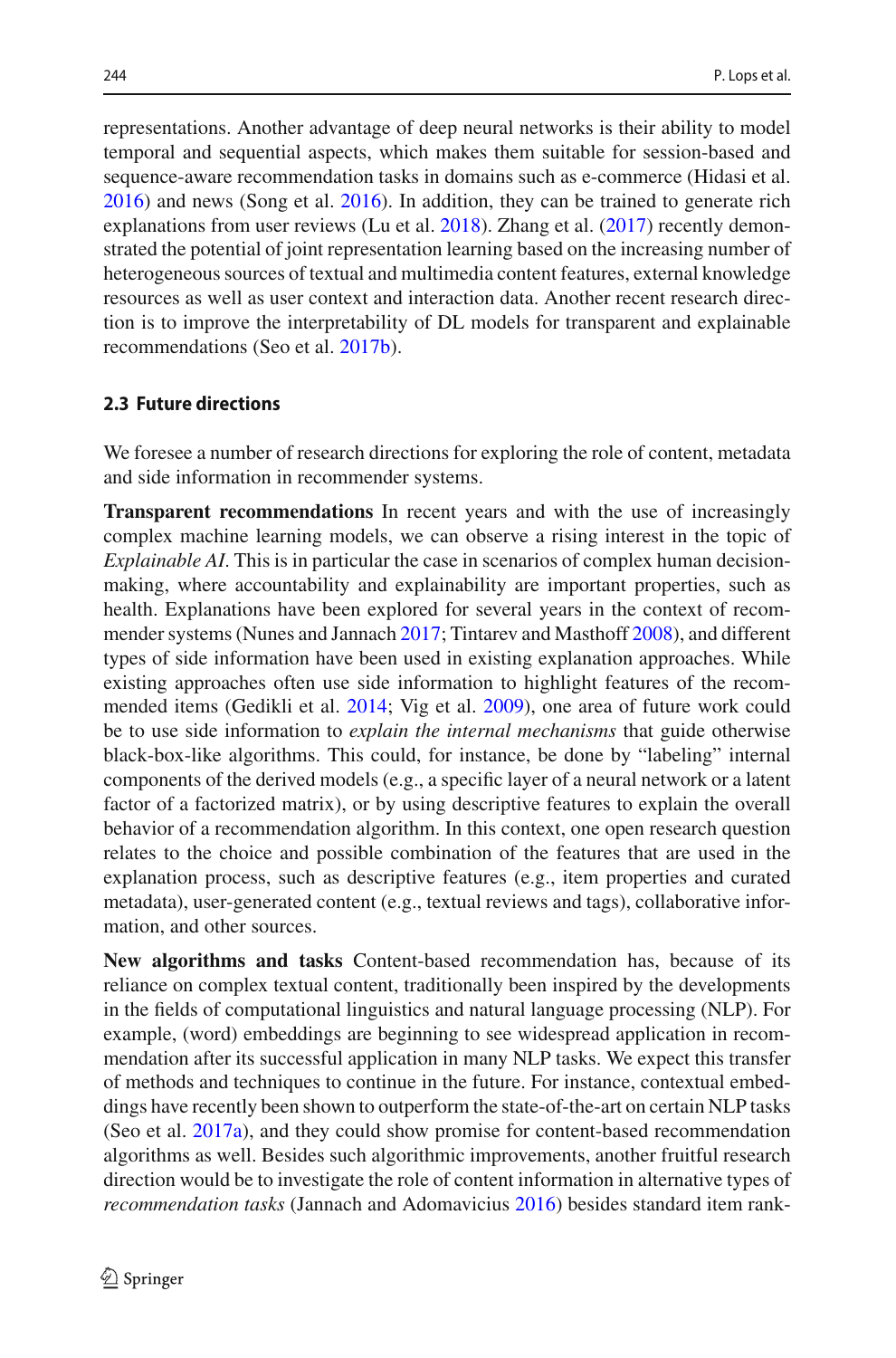ing or ratings prediction. For instance, generating recommendations for related or similar items (Yao and Harpe[r](#page-9-2) [2018](#page-9-2)), or recommending composites or sequences of items.

**New types of content** Some domains are rich in non-textual content, which is currently still difficult to utilize effectively, such as multimedia content. So far, multimedia recommendation mostly relies on implicit and explicit user feedback, but we expect that the rapid developments in DL algorithms will enable more structured and effective ways of extracting and using semantic and stylistic features in the future, as done in Messina et al[.](#page-8-18) [\(2018](#page-8-18)) in this issue. Open research questions here include how and which features can be extracted from multimedia content, and how they should be integrated with user-generated content and user preference data to provide the most relevant recommendations. A more thorough understanding of crossdomain recommendation—how content from one domain can help recommendation in another—would also be important here; see also Hernández-Rubio et al[.](#page-8-19) [\(2018\)](#page-8-19) (this issue).

#### <span id="page-6-0"></span>**3 Papers in this issue**

The papers in this issue continue many of the recent trends that were discussed above. They use various types of side information including User-Generated Content and Linked Open Data as well as features that are automatically derived from the multimedia objects themselves. From an algorithmic perspective, these papers often rely on deep learning approaches for feature extraction or recommendation. Various application domains are considered as well, including traditional ones like music or news recommendation, as well as novel ones like artwork recommendation.

The paper *Content-Based Artwork Recommendation: Integrating Painting Metadata with Neural and Manually-Engineered Visual Feature* (Messina et al[.](#page-8-18) [2018\)](#page-8-18) introduces a novel approach for artwork recommendation. The authors combine a variety of information sources—including item metadata as well as low-level visual features that are extracted through a deep neural network—and show the advantage of their combined approach based on an experiment with real-world data provided by an online artwork store.

The paper *Movie Genome: Alleviating New Item Cold Start in Movie Recommendation* (Deldjoo et al[.](#page-7-4) [2019](#page-7-4)) adopts a similar ideas and combines a variety of features, both meta-data as well low-level visual and audio features, in a recommender system for movies. They furthermore combine their content-based model with collaborative information in a hybrid approach. Both an offline analysis as well as a preliminary user study confirm the usefulness of their model for new item cold start situations.

The work *Affective recommender systems in online news industry: how emotions influence reading choices* (Mizgajski and Morz[y](#page-9-20) [2018](#page-9-20)) studies the role of emotions in the recommendation process. Based on a set of *affective item features*, a multi-dimensional model of emotions for news item recommendation is proposed. Experiments revealed the potential of considering emotional reactions and in their case, the enhanced recommendation method led to higher click-through-rates.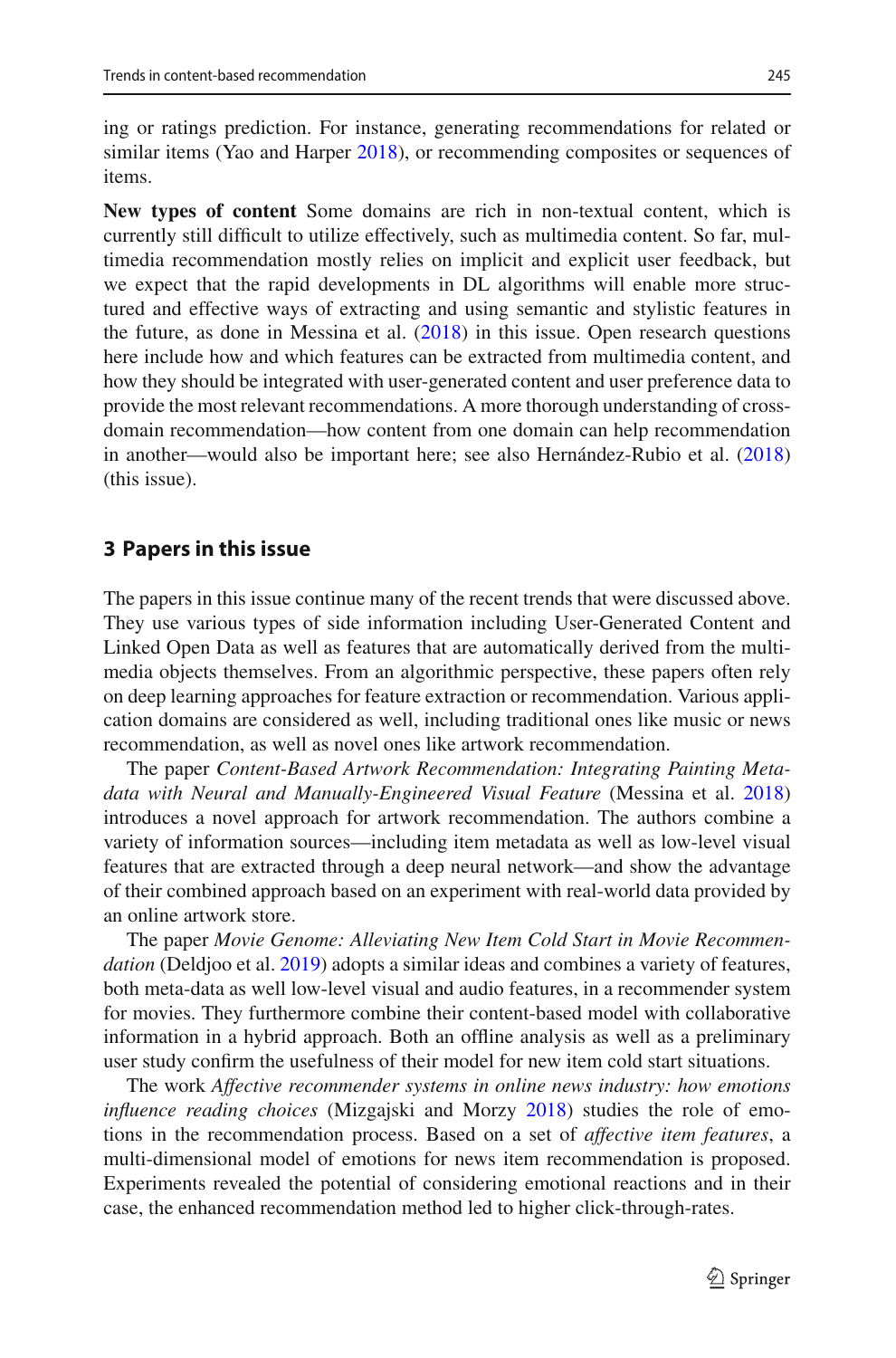The paper *A comparative analysis of recommender systems based on item aspect opinions extracted from user reviews* (Hernández-Rubio et al[.](#page-8-19) [2018\)](#page-8-19) focuses on usergenerated content. It provides an in-depth survey of recommender systems that exploit information extracted from user reviews and aims to identify the best techniques for each step when recommending based on user opinions. Furthermore, the paper outlines a number of future directions for review-based recommenders and contributes a number different helpful resources for researchers, including domain-specific aspect vocabularies and lexicons.

Data-related aspects and the use of Linked Open Data is the focus of the paper *Addressing the user cold start with cross-domain collaborative filtering: Exploiting item metadata in matrix factorization* (Fernández-Tobías et al[.](#page-8-20) [2019](#page-8-20)). In their work, the authors specifically investigate the use of LOD-based metadata to improve matrix factorization models for cross-domain collaborative filtering. Their experiments emphasize the potential value of considering such knowledge sources, not only to make more accurate recommendations particularly in cold-start situations, but also to balance the trade-off between accuracy and diversity.

The paper *Connectionist Recommendation in the Wild: On the utility, scrutability, and scalability of neural networks for personalized course guidance* (Pardos et al[.](#page-9-21) [2019\)](#page-9-21) is an example of a work that relies on embeddings to encode metadata. The authors propose Course2Vec, an adaptation of Word2Vec, to build a vector space representation of university courses. Their ultimate goal is to recommend a sequence of courses to enroll to students. Their experiments not only showed the effectiveness of the approach but also demonstrated that the recommendations are "scrutable", which can be a main prerequisite in real-world applications.

Finally, the paper *Feature-combination hybrid recommender systems for automated music playlist continuation* (Vall et al[.](#page-9-22) [2019](#page-9-22)) contributes to the area of music recommendation. The authors introduce two feature-combination hybrid recommender systems that combine collaborative information from curated music playlists with song features. Their experiments show that the proposed methodology leads to competitive results when compared to CF-based systems, and that it can outperform CF methods when training data is scarce. The work therefore provides additional evidence of the value of content information in cold-start situations.

## **References**

- <span id="page-7-0"></span>Belkin, N.J., Croft, W.B.: Information filtering and information retrieval: two sides of the same coin? Commun. ACM **35**(12), 29–38 (1992)
- <span id="page-7-3"></span>Bogers, T.: Tag-based recommendation. In: Social Information Access—Systems and Technologies, Lecture Notes in Computer Science, vol. 10100, pp. 441–479. Springer (2018)
- <span id="page-7-1"></span>Chen, L., Chen, G., Wang, F.: Recommender systems based on user reviews: the state of the art. User Model. User-Adapt. Interact. **25**(2), 99–154 (2015)
- <span id="page-7-2"></span>Deldjoo, Y., Elahi, M., Quadrana, M., Cremonesi, P.: Using visual features based on MPEG-7 and deep learning for movie recommendation. Int. J. Multimedia Inf. Retr. **7**(4), 207–219 (2018)
- <span id="page-7-4"></span>Deldjoo, Y., Ferrari Dacrema, M., Constantin, M.G., Eghbal-zadeh, H., Cereda, S., Schedl, M., Ionescu, B., Cremonesi, P.: Movie genome: alleviating new item cold start in movie recommendation. User Model. User-Adapt. Interact. (2019). <https://doi.org/10.1007/s11257-019-09221-y>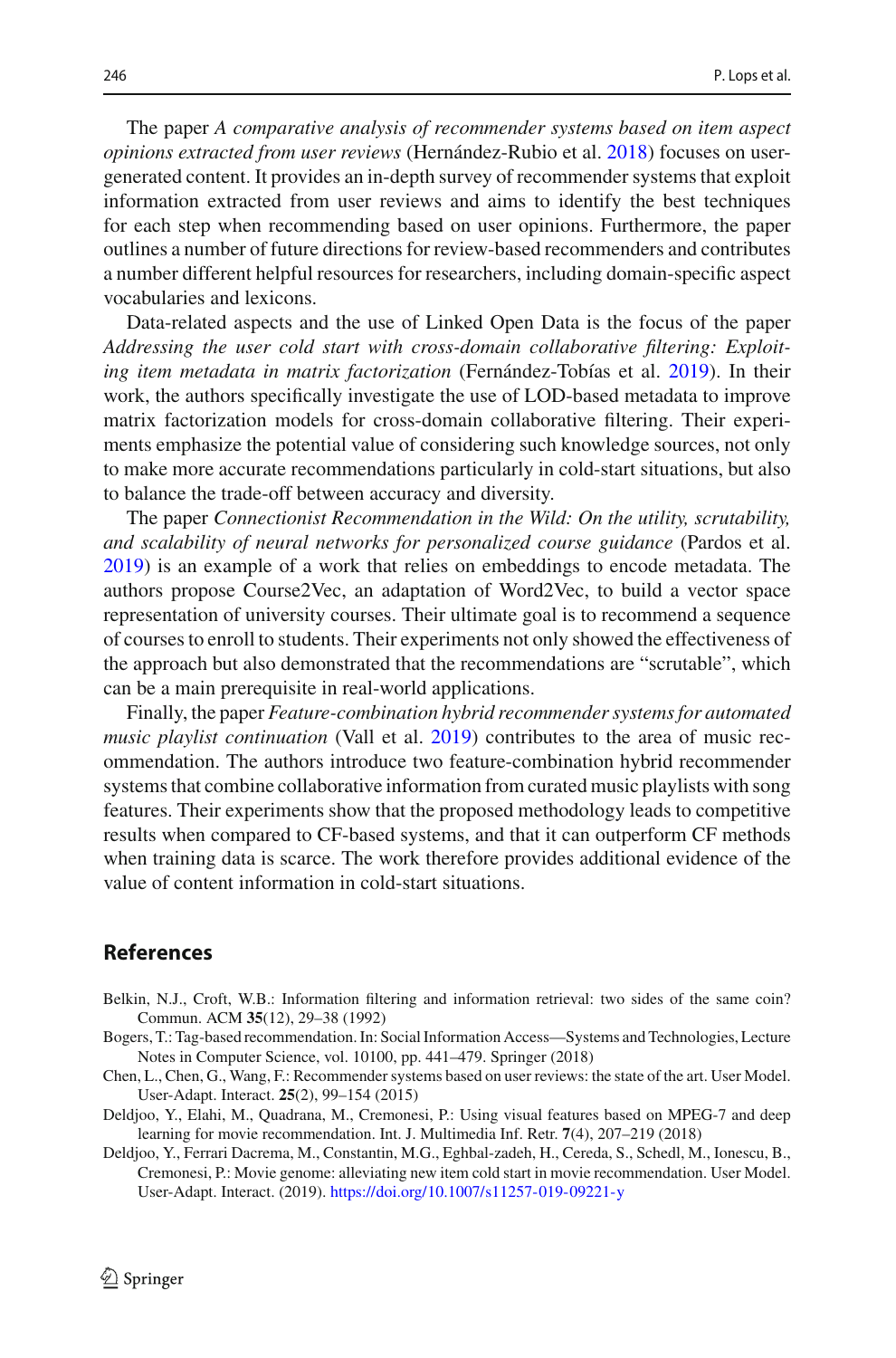- <span id="page-8-7"></span>Di Noia, T., Mirizzi, R., Ostuni, V.C., Romito, D., Zanker, M.: Linked open data to support content-based recommender systems. In: Proceedings of the 8th International Conference on Semantic Systems, pp. 1–8. ACM (2012)
- <span id="page-8-10"></span>Elahi, M., Deldjoo, Y., Bakhshandegan Moghaddam, F., Cella, L., Cereda, S., Cremonesi, P.: Exploring the semantic gap for movie recommendations. In: Proceedings of the Eleventh ACM Conference on Recommender Systems, pp. 326–330 (2017)
- <span id="page-8-20"></span>Fernández-Tobías, I., Cantador, I., Tomeo, P., Anelli, V.W., Di Noia, T.: Addressing the user cold start with cross-domain collaborative filtering: exploiting item metadata in matrix factorization. User Model. User-Adapt. Interact. (2019). <https://doi.org/10.1007/s11257-018-9217-6>
- <span id="page-8-6"></span>Gedikli, F., Jannach, D., Ge, M.: How should I explain? A comparison of different explanation types for recommender systems. Int. J. Hum. Comput. Stud. **72**(4), 367–382 (2014)
- <span id="page-8-11"></span>Golbeck, J.: Generating predictive movie recommendations from trust in social networks. In: International Conference on Trust Management, pp. 93–104. Springer (2006)
- <span id="page-8-4"></span>Hensley, C.B.: Selective Dissemination of Information (SDI): State of the Art in May, 1963. In: Proceedings of the May 21–23, 1963, Spring Joint Computer Conference, AFIPS '63 (Spring), pp. 257–262 (1963)
- <span id="page-8-19"></span>Hernández-Rubio, M., Cantador, I., Bellogín, A.: A comparative analysis of recommender systems based on item aspect opinions extracted from user reviews. User Model. User-Adapt. Interact. (2018). [https://](https://doi.org/10.1007/s11257-018-9214-9) [doi.org/10.1007/s11257-018-9214-9](https://doi.org/10.1007/s11257-018-9214-9)
- <span id="page-8-15"></span>Hidasi, B., Karatzoglou, A., Baltrunas, L., Tikk, D.: Session-based recommendations with recurrent neural networks. In: 4th International Conference on Learning Representations (ICLR) (2016)
- <span id="page-8-17"></span>Jannach, D., Adomavicius, G.: Recommendations with a purpose. In: Proceedings of the 10th ACM Conference on Recommender Systems (RecSys 2016), pp. 7–10. Boston, Massachusetts, USA (2016). <https://doi.org/10.1145/2959100.2959186>
- <span id="page-8-1"></span>Jannach, D., Hegelich, K.: A case study on the effectiveness of recommendations in the mobile internet. In: Proceedings of the 3rd ACM Conference on Recommender Systems, pp. 205–208 (2009)
- <span id="page-8-0"></span>Jannach, D., Zanker, M., Ge, M., Gröning, M.: Recommender systems in computer science and information systems—a landscape of research. In: 13th International Conference on Electronic Commerce and Web Technologies, pp. 76–87. Vienna, Austria (2012)
- <span id="page-8-13"></span>Jannach, D., Kamehkhosh, I., Lerche, L.: Leveraging multi-dimensional user models for personalized next-track music recommendation. In: Proceedings of the Symposium on Applied Computing, pp. 1635–1642 (2017)
- <span id="page-8-8"></span>Jäschke, R., Marinho, L., Hotho, A., Schmidt-Thieme, L., Stumme, G.: Tag recommendations in folksonomies. In: European Conference on Principles of Data Mining and Knowledge Discovery, pp. 506–514. Springer (2007)
- <span id="page-8-2"></span>Kirshenbaum, E., Forman, G., Dugan, M.: A live comparison of methods for personalized article recommendation at Forbes.com. In: Machine Learning and Knowledge Discovery in Databases, pp. 51–66. Springer, Berlin (2012)
- <span id="page-8-12"></span>Kleinerman, A., Rosenfeld, A., Kraus, S.: Providing explanations for recommendations in reciprocal environments. In: Proceedings of the 12th ACM Conference on Recommender Systems, pp. 22–30. ACM (2018)
- <span id="page-8-14"></span>Kula, M.: Metadata embeddings for user and item cold-start recommendations. In: Proceedings of the 2nd ACM RecSys Workshop on New Trends in Content-Based Recommender Systems, *CEUR Workshop Proceedings*, vol. 1448, pp. 14–21. CEUR-WS.org (2015)
- <span id="page-8-3"></span>Liu, J., Dolan, P., Pedersen, E.R.: Personalized news recommendation based on click behavior. In: Proceedings of the 15th International Conference on Intelligent User Interfaces, IUI '10, pp. 31–40 (2010)
- <span id="page-8-16"></span>Lu, Y., Dong, R., Smyth, B.: Why I like it: multi-task learning for recommendation and explanation. In: Proceedings of the 12th ACM Conference on Recommender Systems, pp. 4–12 (2018)
- <span id="page-8-9"></span>McAuley, J., Targett, C., Shi, Q., Van Den Hengel, A.: Image-based recommendations on styles and substitutes. In: Proceedings of the 38th International ACM SIGIR Conference on Research and Development in Information Retrieval, pp. 43–52 (2015)
- <span id="page-8-5"></span>Melville, P., Mooney, R.J., Nagarajan, R.: Content-boosted collaborative filtering for improved recommendations. In: Eighteenth National Conference on Artificial Intelligence, pp. 187–192 (2002)
- <span id="page-8-18"></span>Messina, P., Dominguez, V., Parra, D., Trattner, C., Soto, A.: Content-based artwork recommendation: integrating painting metadata with neural and manually-engineered visual features. User Model. User-Adapt. Interact. (2018). <https://doi.org/10.1007/s11257-018-9206-9>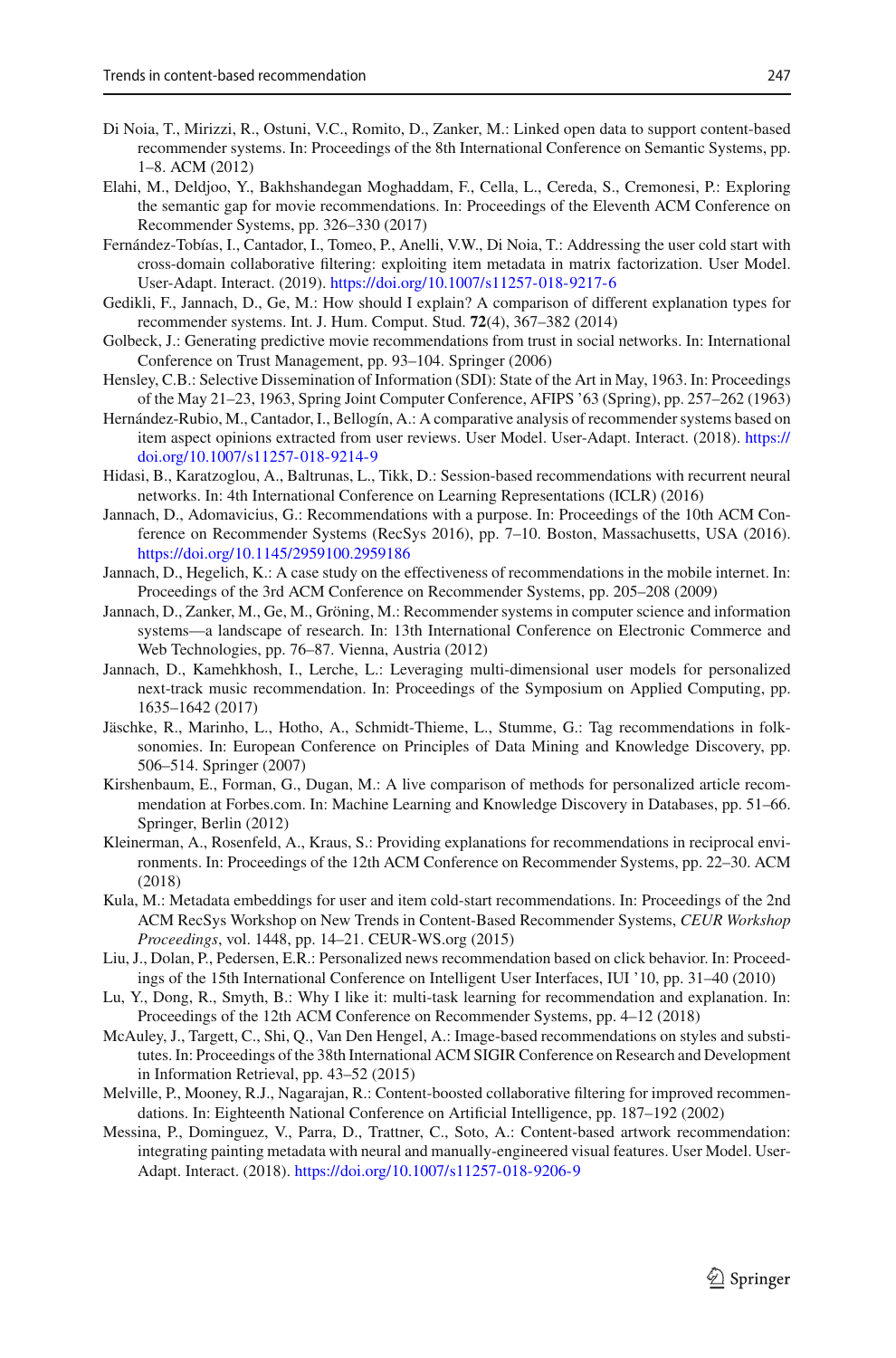- <span id="page-9-20"></span>Mizgajski, J., Morzy, M.: Affective recommender systems in online news industry: how emotions influence reading choices. User Model. User-Adapt. Interact. (2018). [https://doi.org/10.1007/s11257-018-9213](https://doi.org/10.1007/s11257-018-9213-x) [x](https://doi.org/10.1007/s11257-018-9213-x)
- <span id="page-9-5"></span>Musto, C., Basile, P., Lops, P., de Gemmis, M., Semeraro, G.: Introducing linked open data in graph-based recommender systems. Inf. Process. Manag. **53**(2), 405–435 (2017a)
- <span id="page-9-3"></span>Musto, C., Lops, P., de Gemmis, M., Semeraro, G.: Semantics-aware recommender systems exploiting linked open data and graph-based features. Knowl.-Based Syst. **136**, 1–14 (2017b)
- <span id="page-9-13"></span>Musto, C., Franza, T., Semeraro, G., de Gemmis, M., Lops, P.: Deep content-based recommender systems exploiting recurrent neural networks and linked open data. In: Adjunct Publication of the 26th Conference on User Modeling, Adaptation and Personalization, pp. 239–244. ACM (2018)
- <span id="page-9-7"></span>Musto, C., Narducci, F., Lops, P., de Gemmis, M., Semeraro, G.: Linked open data-based explanations for transparent recommender systems. Int. J. Hum. Comput. Stud. **121**, 93–107 (2019)
- <span id="page-9-17"></span>Nunes, I., Jannach, D.: A systematic review and taxonomy of explanations in decision support and recommender systems. User-Model User-Adapt. Interact. **27**(3–5), 393–444 (2017)
- <span id="page-9-6"></span>Oramas, S., Ostuni, V.C., Noia, T.D., Serra, X., Sciascio, E.D.: Sound and music recommendation with knowledge graphs. ACM Trans. Intell. Syst. Technol. (TIST) **8**(2), 21 (2017)
- <span id="page-9-21"></span>Pardos, Z.A., Fan, Z., Jiang, W.: Connectionist recommendation in the wild: on the utility and scrutability of neural networks for personalized course guidance. User Model. User-Adapt. Interact. (2019). [https://](https://doi.org/10.1007/s11257-019-09218-7) [doi.org/10.1007/s11257-019-09218-7](https://doi.org/10.1007/s11257-019-09218-7)
- <span id="page-9-4"></span>Passant, A.: dbrec—music recommendations using DBpedia. In: International Semantic Web Conference, pp. 209–224. Springer (2010)
- <span id="page-9-1"></span>Pazzani, M., Muramatsu, J., Billsus, D.: Syskill & Webert: Identifying interesting web sites. In: Proceedings of the Thirteenth National Conference on Artificial Intelligence, AAAI'96, pp. 54–61 (1996)
- <span id="page-9-0"></span>Salton, G., McGill, M.J.: Introduction to Modern Information Retrieval. McGraw-Hill Inc, New York (1986)
- <span id="page-9-19"></span>Seo, M., Kembhavi, A., Farhadi, A., Hajishirzi, H.: Bidirectional attention flow for machine comprehension. In: Proceedings of the 2017 International Conference on Learning Representations (2017a)
- <span id="page-9-16"></span>Seo, S., Huang, J., Yang, H., Liu, Y.: Interpretable convolutional neural networks with dual local and global attention for review rating prediction. In: Proceedings of the Eleventh ACM Conference on Recommender Systems, pp. 297–305. ACM (2017b)
- <span id="page-9-10"></span>Shi, C., Zhang, Z., Luo, P., Yu, P.S., Yue, Y., Wu, B.: Semantic path based personalized recommendation on weighted heterogeneous information networks. In: Proceedings of the 24th ACM International on Conference on Information and Knowledge Management, pp. 453–462 (2015)
- <span id="page-9-14"></span>Song, Y., Elkahky, A.M., He, X.: Multi-rate deep learning for temporal recommendation. In: Proceedings of the 39th International ACM SIGIR conference on Research and Development in Information Retrieval, pp. 909–912. ACM (2016)
- <span id="page-9-9"></span>Sun, Y., Han, J., Yan, X., Yu, P.S., Wu, T.: PathSim: Meta path-based top-K similarity search in heterogeneous information networks. Proc. VLDB Endow. **4**(11), 992–1003 (2011)
- <span id="page-9-18"></span>Tintarev, N., Masthoff, J.: The effectiveness of personalized movie explanations: an experiment using commercial meta-data. In: International Conference on Adaptive Hypermedia and Adaptive Web-Based Systems, pp. 204–213. Springer (2008)
- <span id="page-9-22"></span>Vall, A., Dorfer, M., Eghbal-zadeh, H., Schedl, M., Burjorjee, K., Widmer, G.: Feature-combination hybrid recommender systems for automated music playlist continuation. User Model. User-Adapt. Interact. (2019). <https://doi.org/10.1007/s11257-018-9215-8>
- <span id="page-9-12"></span>Vasile, F., Smirnova, E., Conneau, A.: Meta-prod2vec: Product embeddings using side-information for recommendation. In: Proceedings of the 10th ACM Conference on Recommender Systems, pp. 225– 232 (2016)
- <span id="page-9-8"></span>Vig, J., Sen, S., Riedl, J.: Tagsplanations: explaining recommendations using tags. In: Proceedings of the 14th International Conference on Intelligent User Interfaces, pp. 47–56 (2009)
- <span id="page-9-2"></span>Yao, Y., Harper, F.M.: Judging similarity: a user-centric study of related item recommendations. In: Proceedings of the 12th ACM Conference on Recommender Systems, pp. 288–296 (2018)
- <span id="page-9-11"></span>Yu, X., Ren, X., Sun, Y., Gu, Q., Sturt, B., Khandelwal, U., Norick, B., Han, J.: Personalized entity recommendation: A heterogeneous information network approach. In: Proceedings of the 7th ACM international conference on Web Search and Data Mining, pp. 283–292 (2014)
- <span id="page-9-15"></span>Zhang, Y., Ai, Q., Chen, X., Croft, W.B.: Joint representation learning for top-n recommendation with heterogeneous information sources. In: Proceedings of the 2017 ACM on Conference on Information and Knowledge Management, pp. 1449–1458. ACM (2017)